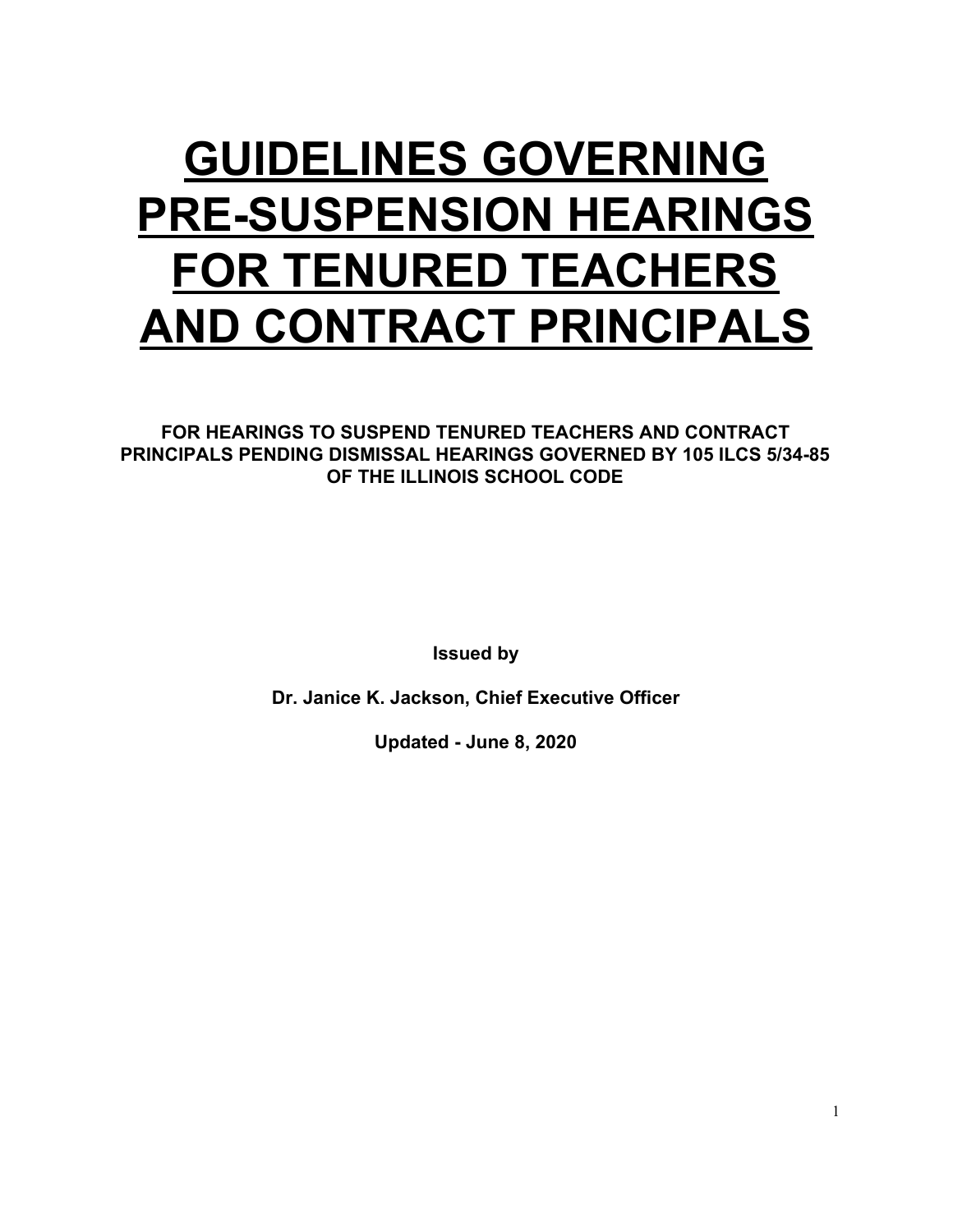#### **GUIDELINES GOVERNING SECTION 34-85 PRE-SUSPENSION HEARINGS**

The Illinois School Code provides that, pending a hearing on dismissal charges filed by the Chief Executive Officer (CEO) of the Board of Education of the City of Chicago (Board), the CEO, or his or her designee, may suspend a teacher or contract principal without pay in accordance with rules prescribed by the Board. *See* 105 ILCS 5/34-85(a)(2); 23 Ill. Adm. Code 51.35(b). This pre-suspension process is part of the broader dismissal proceedings for tenured teachers and contract principals. *Id*. The Board adopted Board Rule 4-7(c) to authorize the CEO, or his or her designee, to establish protocols to suspend a teacher or contract principal without pay pending a Section 34-85 dismissal hearing. Pursuant to that authority, the CEO establishes the following guidelines, which were originally effective January 23, 2019, and updated June 8, 2020.

## **I. Notification**

- A. Within 10 business days of the CEO's approval of written charges and specifications requesting the dismissal of a tenured teacher or contract principal, the Office of Employee Engagement (OEE) shall serve those charges and notice of a pre-suspension hearing on the teacher or contract principal in accordance with Section 34-85 of the Illinois School Code. 105 ILCS 5/34-85.
- B. If, after an employee is suspended without pay, the dismissal charges are amended, the employee shall be entitled to a second pre-suspension hearing on the amended dismissal charges.
- C. The pre-suspension hearing notice shall provide the time, date and location of the pre-suspension hearing.

## **II. Pre-Suspension Hearing**

- A. The OEE Executive Director shall designate an OEE hearing officer to conduct the pre-suspension hearing in a fair and efficient manner.
- B. The OEE hearing officer shall ensure that the pre-suspension hearing is recorded.
- C. The pre-suspension hearing is not an evidentiary hearing. An Illinois State Board of Education (ISBE) hearing officer will conduct an evidentiary hearing on the dismissal charges, if the employee makes a timely request for such a hearing in accordance with 105 ILCS 5/34-85.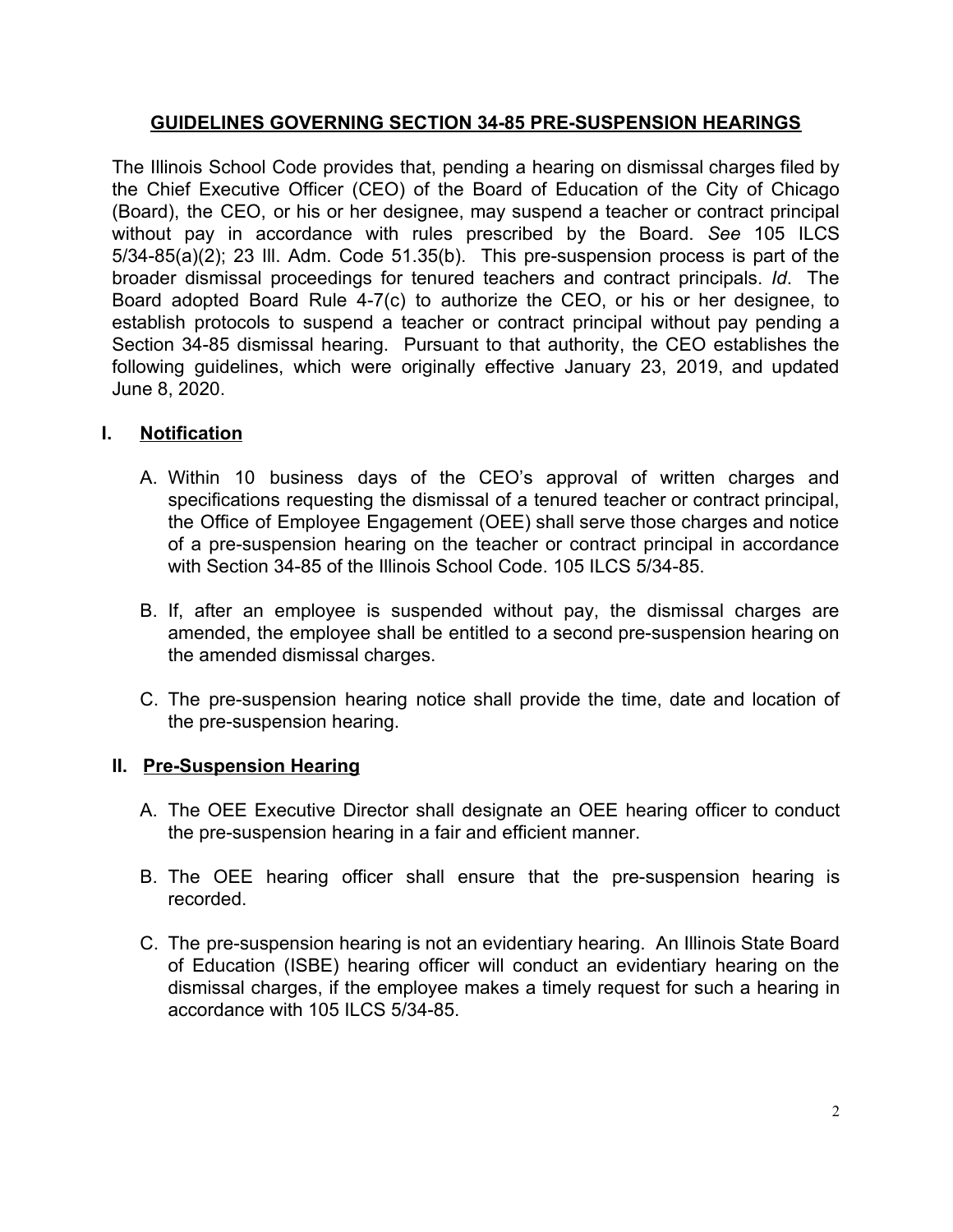- D. At the pre-suspension hearing, the employee may be represented by one person of his or her choice. The CEO shall be represented by a Board attorney or another designated attorney.
- E. The CEO's attorney shall present the dismissal charges and outline the evidence that supports them.
- F. After the CEO attorney's presentation, the employee or his or her representative may make an oral or written presentation and offer documents, including affidavits, in response to the dismissal charges and CEO's presentation.
- G. The pre-suspension hearing shall be closed to the public unless both parties agree it should be open.
- H. Neither party is entitled to discovery, such as interrogatories, document requests or depositions. Nor may either party compel the other party to present evidence or witnesses.
- I. The OEE hearing officer does not have the authority to issue subpoenas and may not compel either party to present documents or witnesses.
- J. The OEE hearing officer has sole discretion to limit the amount of time for each party's presentation, determine which documents or statements he or she considers to be relevant, and conclude the hearing. The OEE hearing officer shall have the authority to rule on all pre-suspension hearing matters presented by the parties before, during and after the pre-suspension hearing.
- K. The teacher or contract principal may waive his or her right to a pre-suspension hearing.

#### **III. The Hearing Officer's Written Recommendation and the CEO's Final Decision**

- A. After the OEE hearing officer closes the pre-suspension hearing record, he or she shall determine in writing whether: (1) a material mistake was made in the filing of the dismissal charges; (2) there are reasonable grounds to believe that the dismissal charges are true; and (3) the dismissal charges provide cause to suspend the employee without pay pending the outcome of a Section 34-85 discharge hearing.
- B. Based on the determinations set forth in Section III.A above, the OEE hearing officer will recommend that the CEO: (1) withdraw the charges; (2) suspend the employee without pay; or (3) allow the employee to continue working pending the outcome of the Section 34-85 discharge hearing.